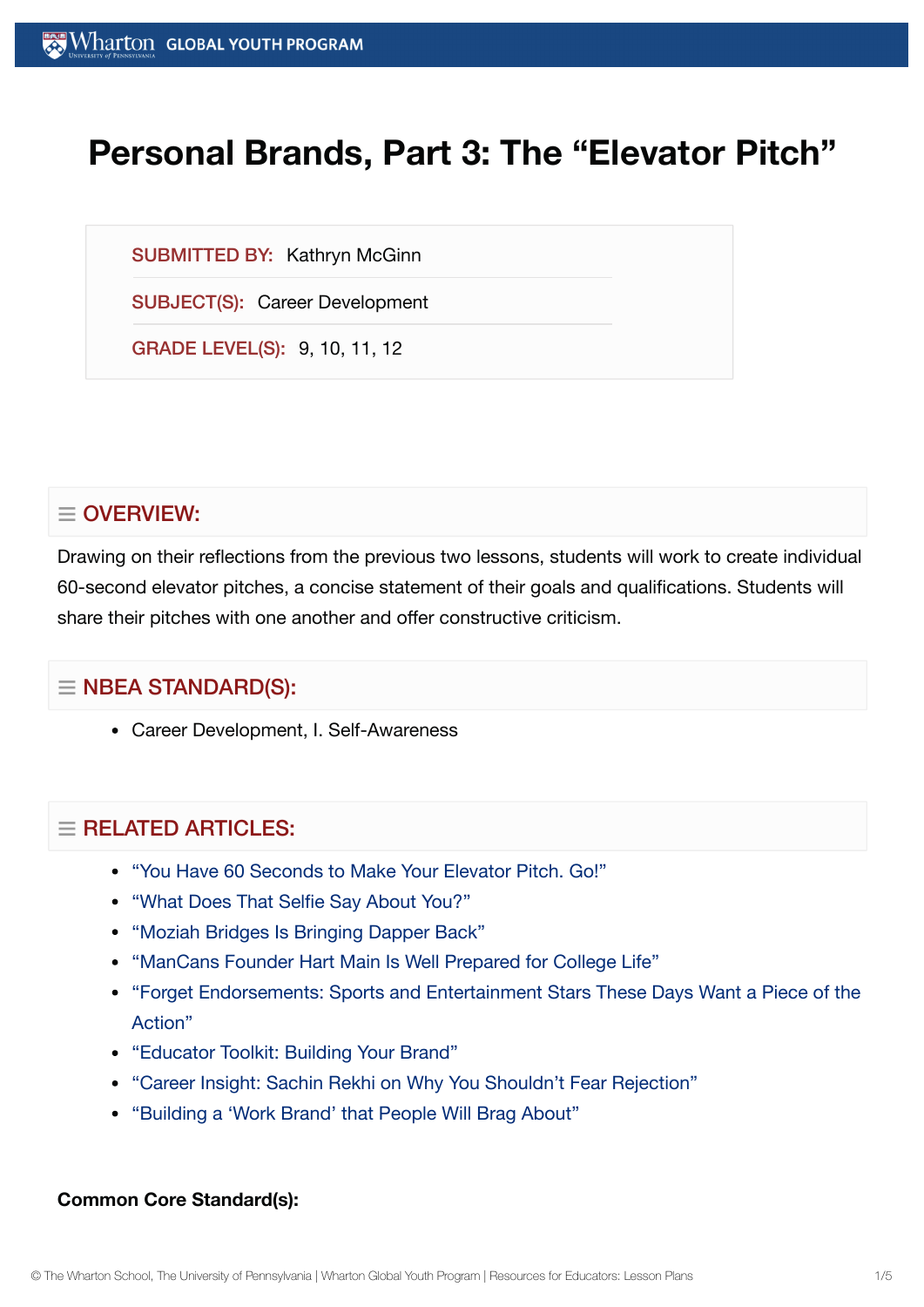# $\mathbb{R}$  Wharton Global Youth Program

- ELA CCR Writing 3: Write narratives to develop real or imagined experiences or events using effective technique, well-chosen details, and well-structured event sequences.
- ELA CCR Writing 4: Produce clear and coherent writing in which the development, organization, and style are appropriate to task, purpose, and audience.
- ELA CCR Writing 5: Develop and strengthen writing as needed by planning, revising, editing, rewriting, or trying a new approach.
- ELA CCR Reading 1: Read closely to determine what the text says explicitly and to make logical inferences from it; cite specific textual evidence when writing or speaking to support conclusions drawn from the text.
- ELA CCR Speaking and Listening 1: Prepare for and participate effectively in a range of conversations and collaborations with diverse partners, building on others' ideas and expressing their own clearly and persuasively.
- ELA CCR Speaking and Listening 3: Evaluate a speaker's point of view, reasoning, and use of evidence and rhetoric.
- ELA CCR Speaking and Listening 4: Present information, findings, and supporting evidence such that listeners can follow the line of reasoning and the organization, development, and style are appropriate to ask, purpose, and audience.
- ELA CCR Speaking and Listening 6: Adapt speech to a variety of contexts and communicative tasks, demonstrating command of formal English where indicated or appropriate.

#### **Objectives/Purposes:**

- Students will identify their key qualifications for future employers.
- Students will craft and deliver concise statements about their strengths and how they relate to their career goals.

#### **Other Resources/Materials:**

- Computer/projector (if available)
- Elevator Pitch Assignment [\(Handout](https://globalyouth.wharton.upenn.edu/wp-content/uploads/2012/01/Career-Development-12_handoutA.pdf) A)
- Elevator Pitch Feedback Sheet [\(Handout](https://globalyouth.wharton.upenn.edu/wp-content/uploads/2011/07/Career-Development-12_HandoutB.pdf) B)

#### **Activities:**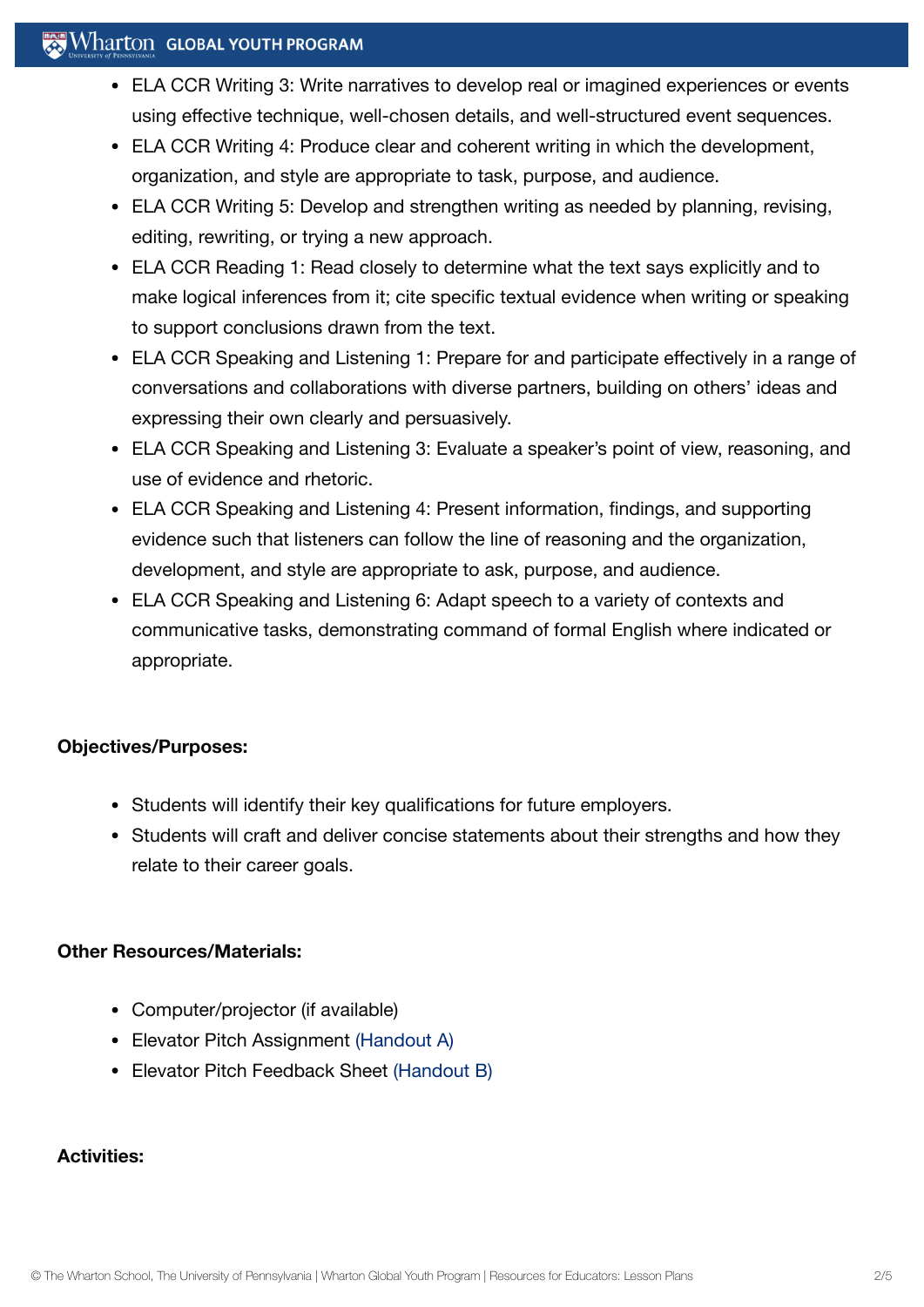- 1. Have students read "Forget Endorsements…" to reinforce ideas about brand covered in the previous lessons. When students are done reading, discuss the following questions:
	- How is personal brand defined in the article? *A reputation that extends beyond the playing field. Name recognition that allows sports and entertainment starts to use their relationships to engage in both business and humanitarian activities.*
	- How do the subjects in the article create their own personal brands? *Getting involved in philanthropic activities allows sports and entertainment stars to give something back to their communities and to build a reputation outside of sports. They also take part in entrepreneurial activities, such as owning record labels, starting clothing lines and running restaurants.*
	- Why is having a personal brand important?*It builds equity: sports and entertainment stars can continue to earn money even after their recording/playing days are over.*

*(5 mins)*

2. Explain that in today's lesson, students are going to continue to develop their own personal brands by working on their own elevator pitches. Introduce the concept of "Elevator Pitch" to students. If you have access to a computer/projector, the following one-minute video provides a nice overview: http://www.youtube.com/watch? v=y1Y02\_oZP8U

# *(5 mins)*

- 3. Discuss elevator pitches with the students. The blog "Dumb Little Man" has a lot of useful information, and I drew from that site for the following definitions/tips: http://www.dumblittleman.com/2007/08/how-to-craft-killer-elevator-pitch-that.html
	- What is an elevator pitch?: A 30-60 second business description of what you do and why someone should work with you. It's called an "elevator pitch" because it describes the challenge: How would you explain your qualifications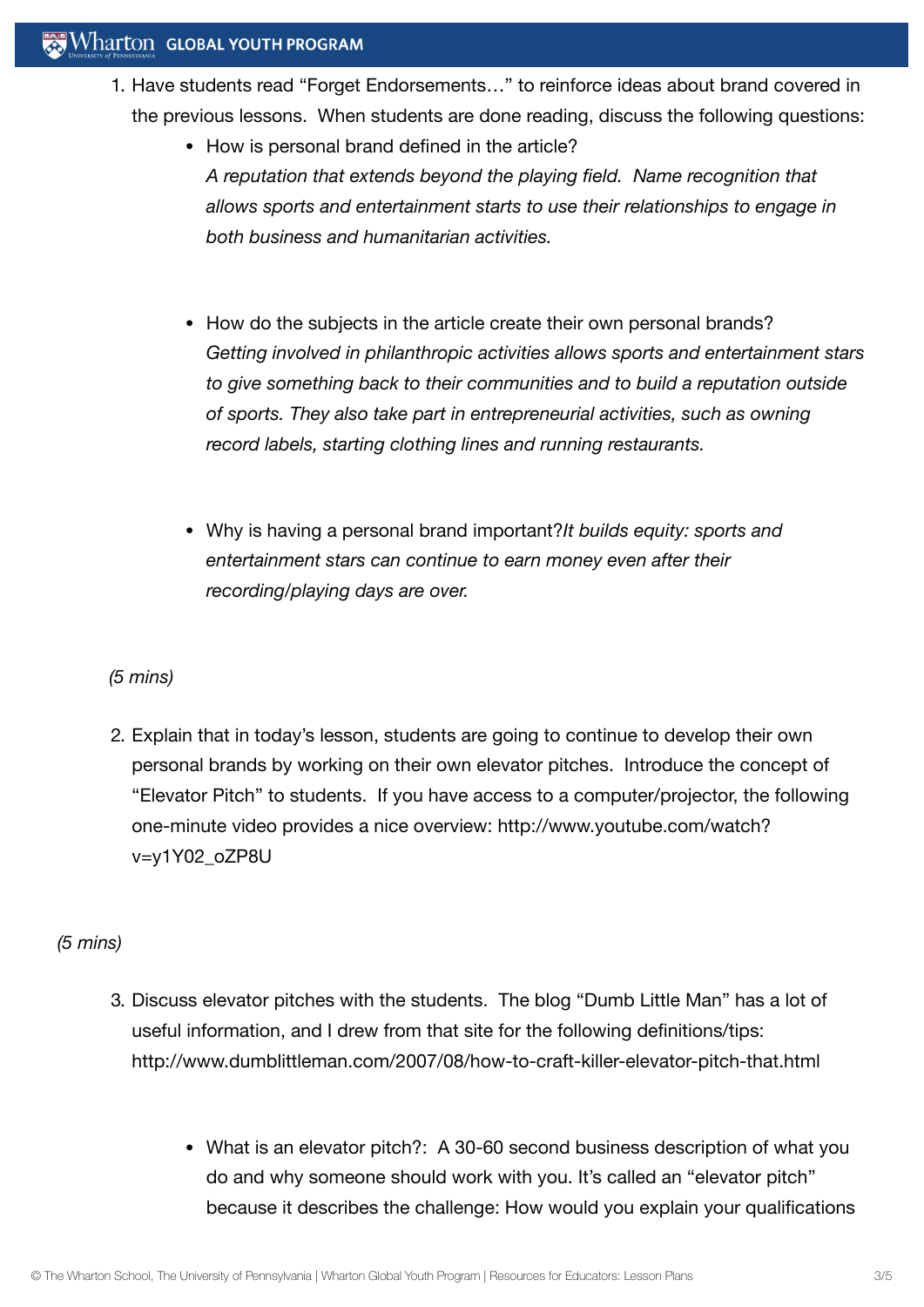#### Wharton GLOBAL YOUTH PROGRAM

if fate placed you in an elevator with your dream employer and you only had the time it takes to get from the top of the building to the bottom?

- Elements of a Powerful Elevator Pitch
	- Concise: no longer than 30-60 seconds
	- Clear: use language that everyone understands
	- Powerful: use words that are powerful and strong (descriptive adjectives and interesting verbs!)
	- Visual: create a visual image in your listener's mind
	- Tell a story: explain how you solved a problem or overcame a difficult situation
	- Has a hook: something that snags your listener's interest and makes him/her want to know more

### *(5 mins)*

- 4. Distribute Handout A (Elevator Pitch assignment) and give students time to work on drafting an Elevator Pitch. Go over the following steps with students:
	- Brainstorm what you are good at: get down as many ideas as possible!
	- Write a very (very!) short story that illustrates what you are good at; create a picture in your listener's mind
	- Brainstorm your objectives and goals
	- Brainstorm actions you will take or have taken to achieve your goal
	- Pick your best ideas and put them together in a 30-60 second statement

#### *(10 mins)*

5. Students pair up and practice pitches; students should offer constructive feedback to one another.

*(5 mins)*